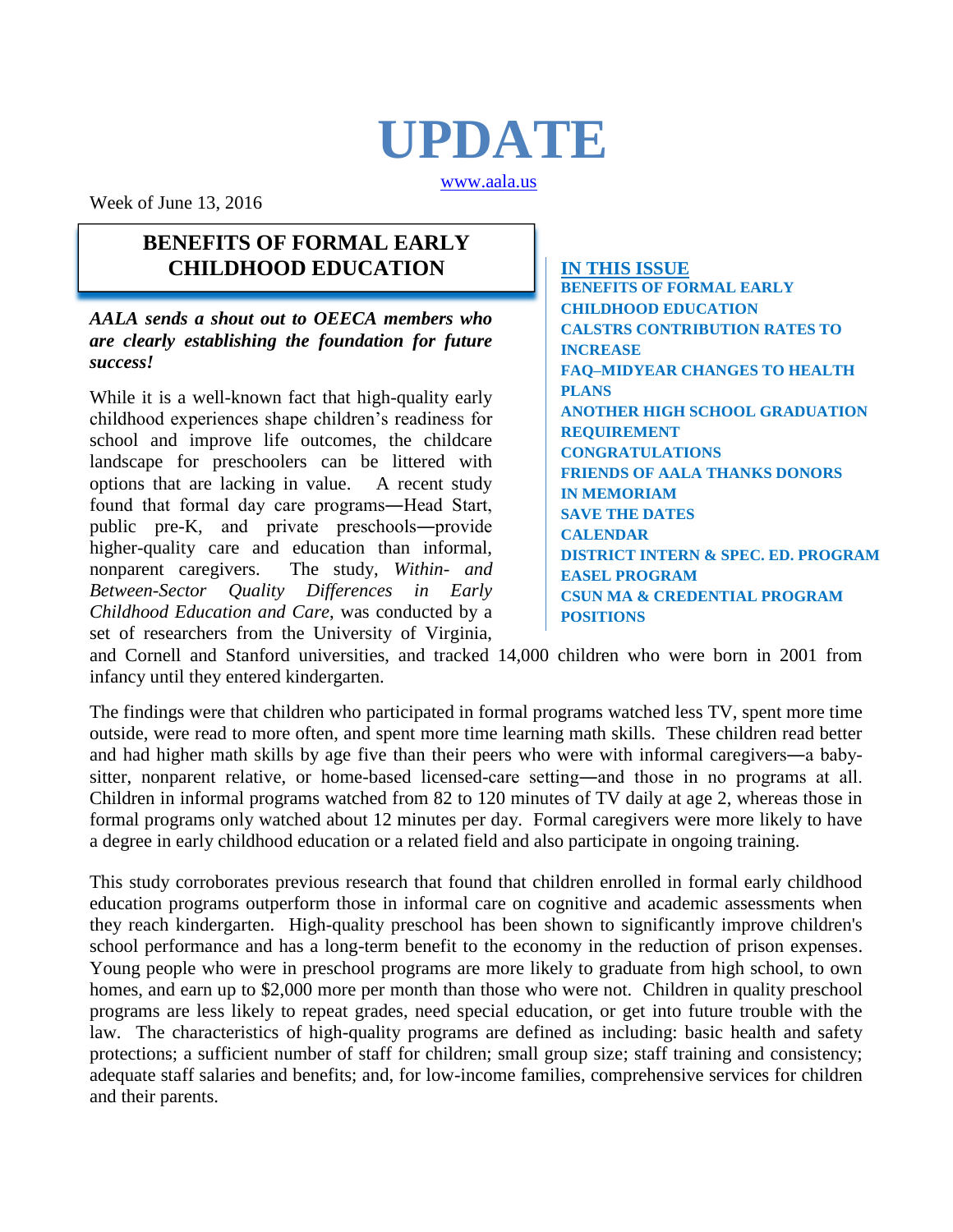#### *ECE (Cont.)*

Given this, it is surprising that in 2012, 47 percent of three- to five-year-old children were still receiving home-based care, possibly due to a lack of availability, cost, or timing of formal programs. The authors of the study concluded that policies, nationwide, should be implemented to ameliorate these issues by expanding availability and coordinating services and *information asymmetry* (providing parents with information about quality care).

Early childhood education is consistently on the radar of politicians across the country but frequently falls victim to other budget priorities. **President Obama** had an ambitious goal of making government-subsidized preschool available to all low- and moderate-income 4 year olds, but it was thwarted by Congress. However, he did increase funding to some early childhood programs to improve quality and support state preschool programs. **Hillary Clinton** has said that she would like to make preschool available to all four-year-old children within the next ten years, should she be elected president. She also supports increased pay for teachers and doubling enrollment in the Early Head Start program for children age 3 and under. **Governor Jerry Brown's** budget this year included \$300 million for programs for preschoolers, however, he vetoed **Senator McCarty's** bill, which would have required, that on or before June 30, 2018, all eligible children who are not enrolled in transitional kindergarten have access to the California State Preschool Program (CSPP) the year before they enter kindergarten.

## **CALSTRS CONTRIBUTION RATES TO INCREASE**

Effective July 1, 2016, the amount that members of CalSTRS will contribute to their retirement account will increase. For employees hired prior to January 1, 2013, the contribution rate will increase from the current 9.2% to 10.25%; those hired after January 1, 2013, will see their rate increase from 8.56% to 9.205%. These increases reflect the third and final adjustment to contribution rates that was mandated by the Pension Reform Act of 2013. Employer contributions will continue to increase annually until 2020 when they reach 19.1%. It is part of the ten-year plan to insure that CalSTRS is adequately funded to meet the growing number of retirees.

Despite the rate increases, a recent study conducted by **Dr. Nari Rhee**, of the UC Berkeley Center for Labor Research and Education and **William Fornia**, of Pension Trustee Advisors, shows that switching to an account-based retirement system―such as a 401(k) or cash balance plan―would sharply reduce the retirement income security of CalSTRS members. The authors found that for six out of seven educators, or roughly 86 percent of CalSTRS members, the defined benefit pension provides a greater, more secure retirement income than compared to a  $401(k)$ -style plan. CalSTRS Chief Executive Officer **Jack Ehnes** said, "This research clearly shows that, for the overwhelming majority of dedicated educators…the CalSTRS defined benefit plan exceeds the value of even a generously structured cash balance plan. Since California educators do not receive Social Security benefits for their CalSTRS-covered employment, a modest but secure retirement income is essential for their future."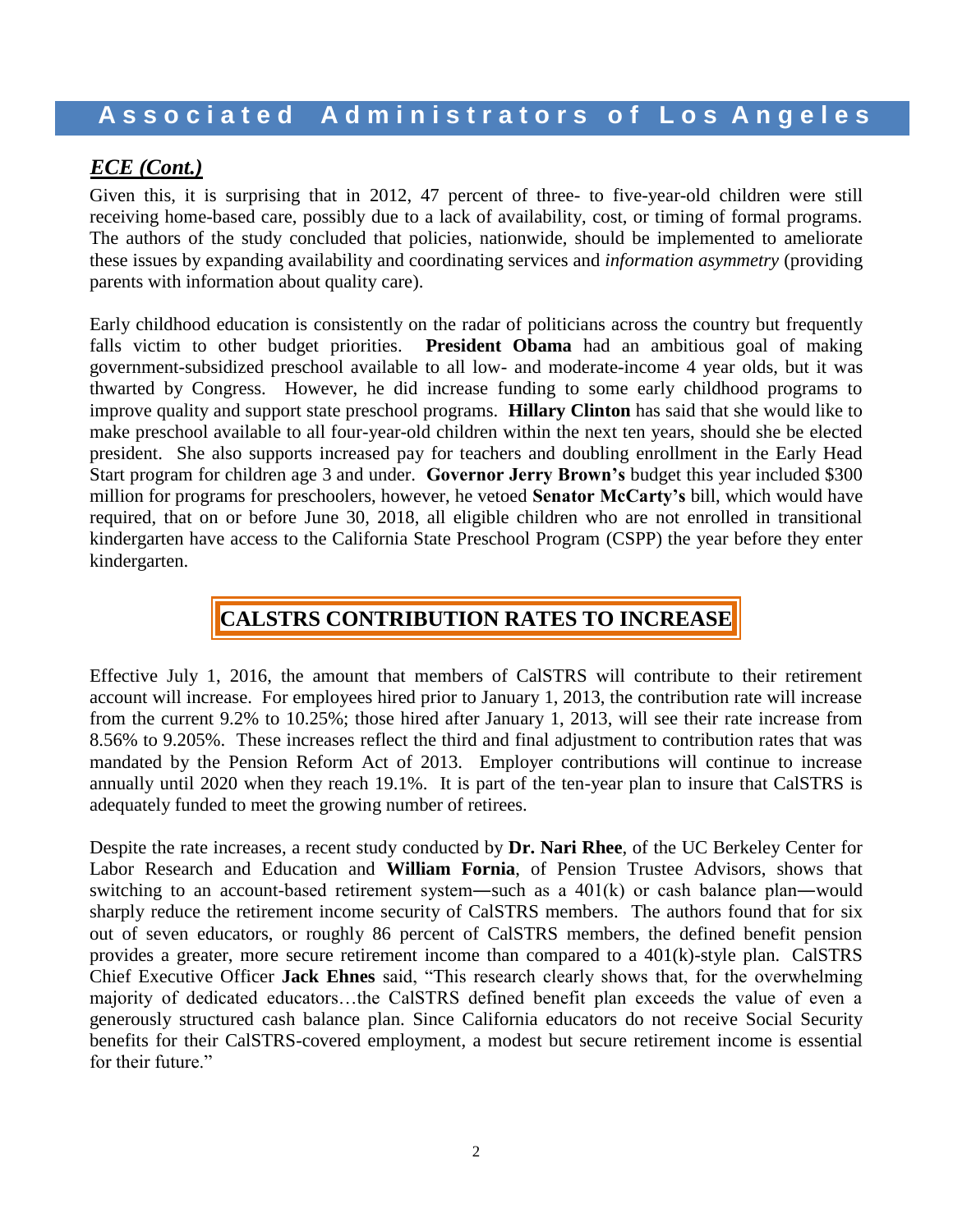## **HEALTH BENEFITS FAQ—** *HOW DO YOU MAKE MIDYEAR CHANGES TO HEALTH PLANS?*

#### **What are the requirements for making midyear changes (outside of the open enrollment period) to my health insurance plans?**

The IRS rules that once health insurance plan choices are made during the Open Enrollment period, changes cannot be made **unless** there is a qualifying life event. Federal law, the Health Insurance Portability and Accountability Act (HIPPA), allows for special enrollment in health plans outside of the open enrollment period if individuals experience major life events that impact their health benefits.

Qualifying life events under HIPPA that allow midyear changes include:

- Beginning retirement
- Beginning or ending full-time employment
- Moving into or out of a plan's service area
- Change in marital status
- Change in dependent status
- Birth of a child or legal adoption
- Becoming eligible for (or losing) Medicare
- Other events―death of a covered child, spousal loss of employment, spousal gain (or loss) of employer health plan eligibility, end of COBRA continuation coverage.

#### **Are there time limits for making midyear changes?**

Yes, changes must be requested within 30 days of the event by submitting the required documentation. If you miss the deadline, you may still apply for enrollment, but coverage will not begin until the first of the following month.

#### **What happens when an employee or spouse and/or dependents lose their health coverage***?*

When employees and/or their dependents lose medical, dental, and/or vision coverage due to job loss, divorce, dependent child age limits, or other life events, they may apply for continued coverage under COBRA and pay premiums for the coverage. Federal COBRA coverage may continue for 18 months while dependent coverage may continue for 36 months. When the federal COBRA coverage ends, spouse/dependent coverage can be extended an additional 18 months under Cal-COBRA. The District offers AB528 exclusively to surviving spouses. To qualify for COBRA, the District must be notified, in writing, within 60 days. Additional information about COBRA coverage, including rates, is available [HERE.](http://achieve.lausd.net/Page/1982)

#### **What is the best way to notify the District that I have experienced a qualifying life event?**

Because there are so many different circumstances that qualify for midyear changes, when you experience a qualifying life event, you should first contact the District by phone. The service representative will inform you of any documentation needed and how to make midyear changes. To reach Benefits Administration, call 213.241.4262. For more information, visit the website: [http://achieve.lausd.net/benefits.](http://achieve.lausd.net/benefits)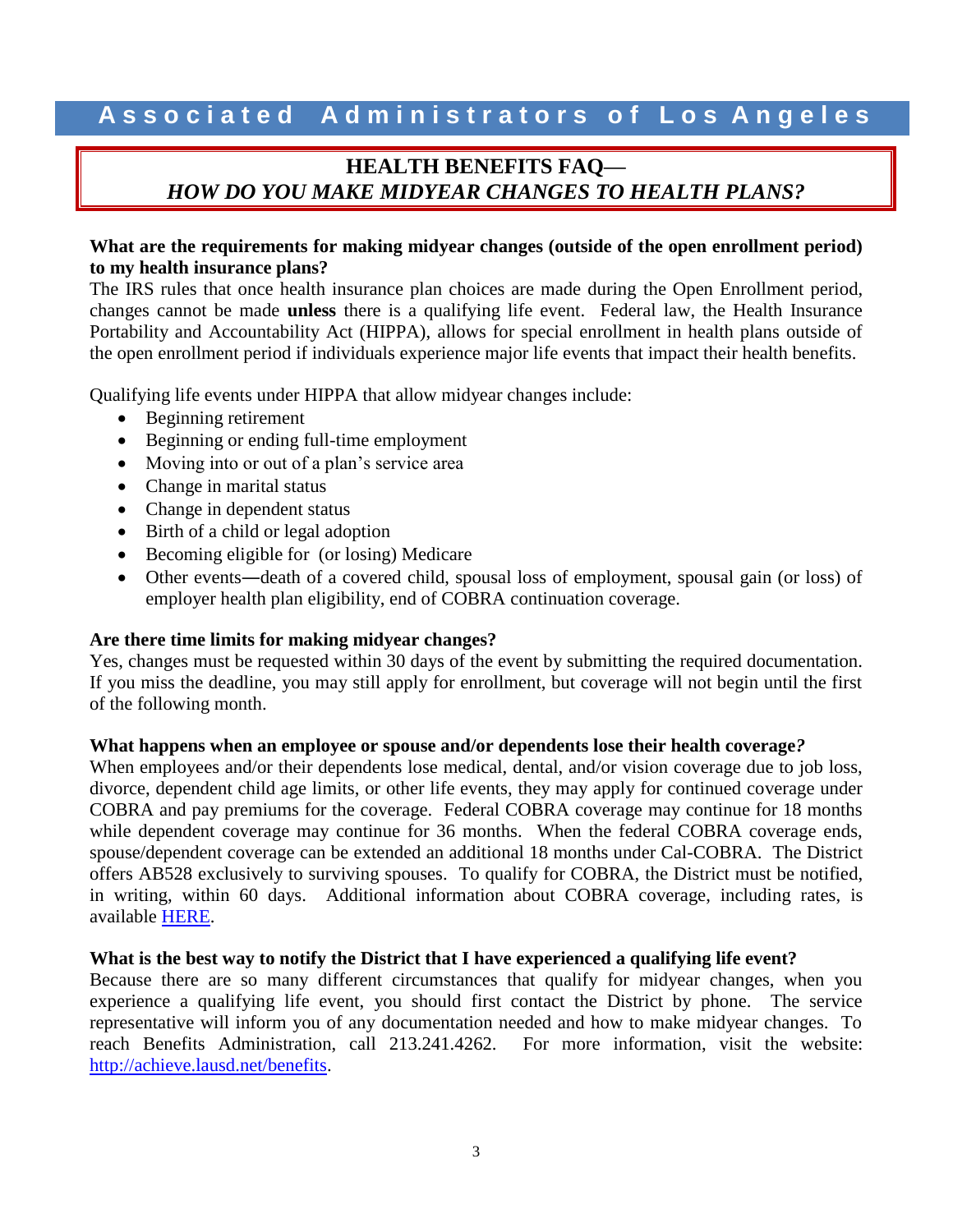### **ANOTHER HIGH SCHOOL GRADUATION REQUIREMENT ON THE HORIZON**

Thirteen states have passed legislation since 2014 that requires students to pass a citizenship test prior to receiving a diploma. The map below (*Education Week,* June 7, 2016) shows where such legislation is already in place and where similar requirements are being considered. Arizona and North Dakota were the first states to implement this requirement and are utilizing the same questions that are asked of those applying for U.S. citizenship. The Civics Education Initiative from the Joe Foss Institute in Arizona is pushing for this requirement to be in every state by 2017. A representative from the Institute said that the goal of the Initiative is *to bring attention to a quiet crisis. We see it as a good first step toward balancing curriculum in [the] classroom and bringing emphasis to soft disciplines…subjects like social studies and civics [are] getting short shrift in schools.*



Congratulations to the LAUSD schools included in *U.S. News and World Report's* Best High Schools. The periodical ranked more than 21,000 high schools across the country and out of the 246 high schools in the District, 102 (includes affiliated and nonaffiliated charters) received gold, silver or bronze status. Listed on the next two pages are the 54 regular and affiliated charter high schools that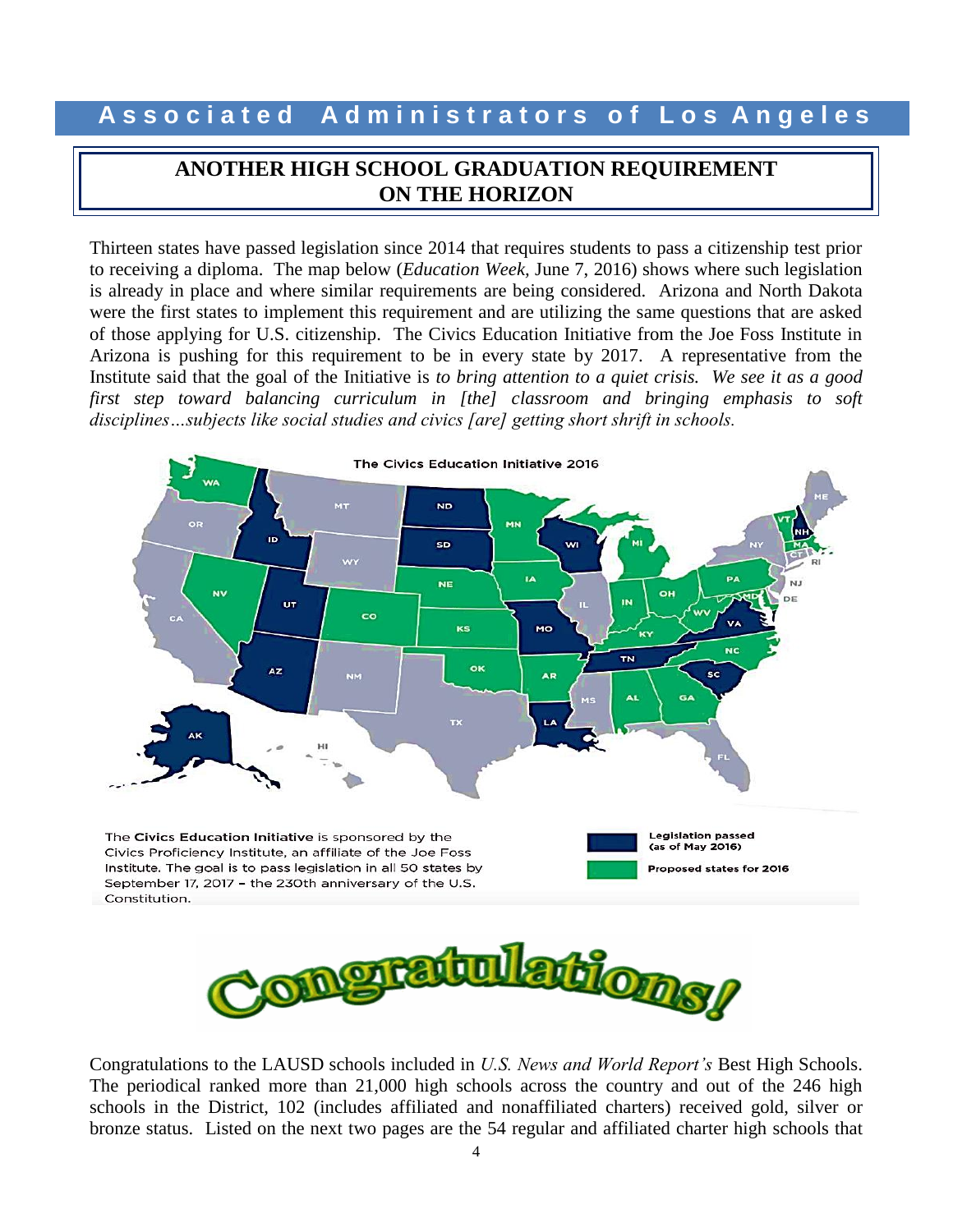## **A s s o c i a t e d A d m i n i s t r a t o r s o f L o s A n g e l e s**

## *CONGRATULATIONS (Cont.)*

received that status. The selection was based on each school's reading and math scores overall; the reading and math scores of disadvantaged students; graduation rates; and students' preparation for college-level coursework as shown by participation in AP or IB programs.

| <b>School</b>                         | <b>Level</b> | <b>California</b> | <b>National</b> | Principal                  |  |
|---------------------------------------|--------------|-------------------|-----------------|----------------------------|--|
|                                       |              | <b>Ranking</b>    | <b>Ranking</b>  |                            |  |
| <b>LACES</b> Magnet                   | Gold         | 18                | 138             | <b>Harold Boger</b>        |  |
| Harbor Teacher Preparation            | Gold         | 24                | 196             | <b>Jan Murata</b>          |  |
| Academy                               |              |                   |                 |                            |  |
| <b>Bravo Medical Magnet</b>           | Gold         | 36                | 252             | <b>Maria Torres Flores</b> |  |
| <b>Elizabeth Learning Center</b>      | Gold         | 41                | 277             | <b>Damian Lenon</b>        |  |
| <b>Downtown Business Magnet</b>       | Gold         | 56                | 360             | <b>Jarred DuPree</b>       |  |
| <b>Foshay Learning Center</b>         | Gold         | 64                | 406             | <b>Yvonne Garrison</b>     |  |
| Marquez HS Libra Academy              | Gold         | 82                | 492             | <b>Lisa Davis</b>          |  |
| Marquez HS School of Social           | Silver       | 106               | 625             | <b>Kyle Boswell</b>        |  |
| Justice                               |              |                   |                 |                            |  |
| <b>SOCES</b> Magnet                   | Silver       | 131               | 827             | <b>Martin Price</b>        |  |
| Daniel Pearl Journalism &             | Silver       | 134               | 845             | <b>Deborah Smith</b>       |  |
| <b>Communications Magnet</b>          |              |                   |                 |                            |  |
| Eagle Rock HS                         | Silver       | 143               | 890             | <b>Mylene Keipp</b>        |  |
| Thirty-Second Street USC              | Silver       | 146               | 914             | <b>Ezequiel Gonzalez</b>   |  |
| Performing Arts Magnet                |              |                   |                 |                            |  |
| Cortines School of Visual and         | Silver       | 159               | 989             | <b>Kenneth Martinez</b>    |  |
| Performing Arts                       |              |                   |                 |                            |  |
| <b>International Studies Learning</b> | Silver       | 166               | 1013            | Guillermina Jauregui       |  |
| Center                                |              |                   |                 |                            |  |
| <b>RFK UCLA Community School</b>      | Silver       | 177               | 1079            | Leyda Garcia               |  |
| <b>Orthopaedic Hospital Magnet</b>    | Silver       | 182               | 1092            | <b>Erick Mata</b>          |  |
| Van Nuys HS                           | Silver       | 194               | 1129            | <b>Yolanda Gardea</b>      |  |
| <b>Hamilton HS</b>                    | Silver       | 197               | 1141            | <b>Brenda Pensamiento</b>  |  |
| North Hollywood HS                    | Silver       | 204               | 1195            | <b>Ricardo Rosales</b>     |  |
| Franklin HS                           | Silver       | 232               | 1333            | <b>Regina Marquez</b>      |  |
|                                       |              |                   |                 | <b>Martinez</b>            |  |
| <b>Sotomayor Learning Academy</b>     | Silver       | 238               | 1345            | <b>Elsa Mendoza</b>        |  |
| of History and Dramatic Arts          |              |                   |                 |                            |  |
| Marshall HS                           | Silver       | 241               | 1354            | Patricia Heideman          |  |
| Venice HS                             | Silver       | 243               | 1359            | <b>Oryla Wiedoeft</b>      |  |
| King/Drew Medical Magnet HS           | Silver       | 246               | 1411            | <b>Reginald Brookens</b>   |  |
| Roosevelt HS Math, Science,           | Silver       | 248               | 1421            | <b>Jose Espinoza</b>       |  |
| and Technology Magnet                 |              |                   |                 |                            |  |
| <b>Cleveland Charter HS</b>           | Silver       | 254               | 1447            | <b>Cindy Duong</b>         |  |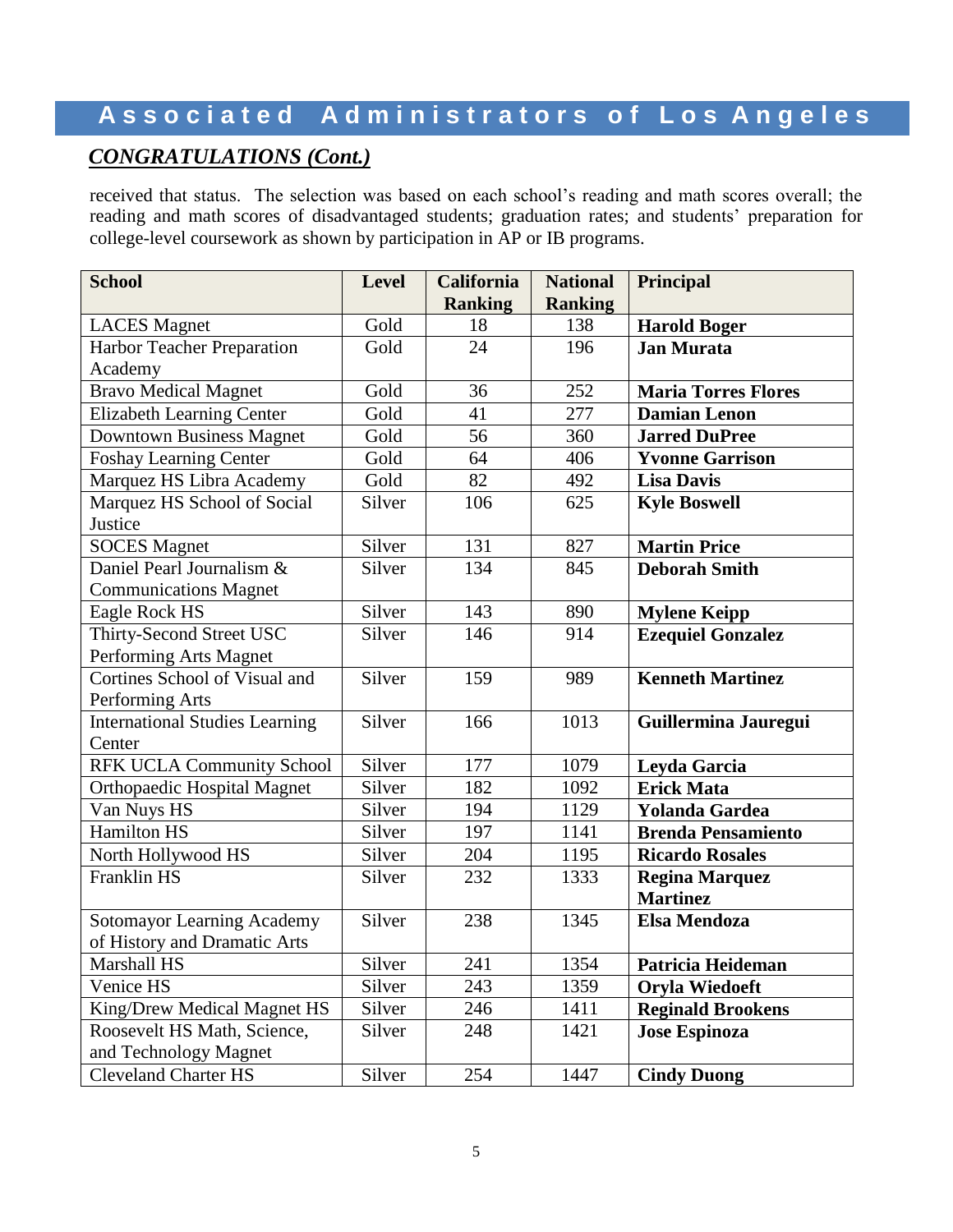## **A s s o c i a t e d A d m i n i s t r a t o r s o f L o s A n g e l e s**

#### *CONGRATULATIONS (Cont.)*

| <b>School</b>                    | <b>Level</b>  | <b>California</b> | <b>National</b> | Principal                      |
|----------------------------------|---------------|-------------------|-----------------|--------------------------------|
|                                  |               | <b>Ranking</b>    | <b>Ranking</b>  |                                |
| <b>Cesar Chavez Learning</b>     | Silver        | 267               | 1498            | <b>Dana Neill</b>              |
| Academy of Scientific            |               |                   |                 |                                |
| Exploration                      |               |                   |                 |                                |
| Huntington Park Institute of     | Silver        | 289               | 1613            | <b>Jonathan</b>                |
| <b>Applied Medicine</b>          |               |                   |                 | Chaikittirattana               |
| Fairfax HS                       | Silver        | 291               | 1619            | <b>Carmina Nacorda</b>         |
| University HS                    | Silver        | 309               | 1689            | <b>Eric Davidson</b>           |
| Reseda HS                        | Silver        | 310               | 1691            | <b>Jose L. Rodriguez</b>       |
| Garfield HS                      | Silver        | 322               | 1721            | <b>Mario Cantu</b>             |
| <b>Banning HS</b>                | Silver        | 327               | 1733            | <b>Rudy Mendoza</b>            |
| Middle College HS                | Silver        | 333               | 1800            | <b>Betty Washington</b>        |
| <b>Contreras Learning Center</b> | Silver        | 336               | 1818            | <b>Nova Meza</b>               |
| School of Social Justice         |               |                   |                 |                                |
| Valley Academy of Arts and       | Silver        | 337               | 1820            | <b>Kelly Hanock</b>            |
| Sciences                         |               |                   |                 |                                |
| <b>Taft Charter HS</b>           | Silver        | 341               | 1836            | <b>Daniel Steiner</b>          |
| South East HS                    | Silver        | 349               | 1868            | <b>Jesus Nuñez</b>             |
| Verdugo Hills HS                 | Silver        | 360               | 1909            | <b>Linda Calvo</b>             |
| Hollywood HS                     | Silver        | 373               | 1976            | Alejandra Sanchez              |
| <b>Bell HS</b>                   | Silver        | 374               | 1977            | <b>Rafael Balderas</b>         |
| Academy of Education and         | Silver        | 375               | 1978            | <b>Michelle Bryant</b>         |
| <b>Empowerment at Carson HS</b>  |               |                   |                 |                                |
| Northridge Academy HS            | Silver        | 407               | 2122            | <b>Nidia Castro</b>            |
| Kennedy HS                       | Silver        | 416               | 2175            | <b>Richard Chavez</b>          |
| <b>Belmont HS</b>                | Silver        | 421               | 2203            | <b>Kristen McGregor</b>        |
| Narbonne HS                      | Silver        | 426               | 2254            | <b>Gerald Kobata</b>           |
| Performing Arts at Diego         | Silver        | 443               | 2321            | <b>Sally Lopez</b>             |
| Rivera LC                        |               |                   |                 |                                |
| Polytechnic HS                   | Silver        | 446               | 2337            | <b>Ari Bennett</b>             |
| Academy of Medical Arts at       | Silver        | 448               | 2340            | <b>Melinda Azpeitia Martes</b> |
| Carson HS                        |               |                   |                 |                                |
| Monroe HS                        | Silver        | 499               | 2669            | <b>Christopher Rosas</b>       |
| Arleta HS                        | <b>Bronze</b> | n/a               | n/a             | <b>Sandra Gephart</b>          |
| <b>Chatsworth Charter HS</b>     | <b>Bronze</b> | n/a               | n/a             | <b>Timothy Guy</b>             |
| Public Service Community at      | <b>Bronze</b> | n/a               | n/a             | <b>Karen Mercado</b>           |
| Diego Rivera                     |               |                   |                 |                                |
| <b>Valley Alternative Magnet</b> | <b>Bronze</b> | n/a               | n/a             | <b>Yela Dirlam</b>             |

**NOTE:** The memorial service for **Dr. James Taylor** will be held on **Sunday, July 17, 2016**, at 6:30 p.m., at Friendship Auditorium, 3201 Riverside Drive, Los Angeles.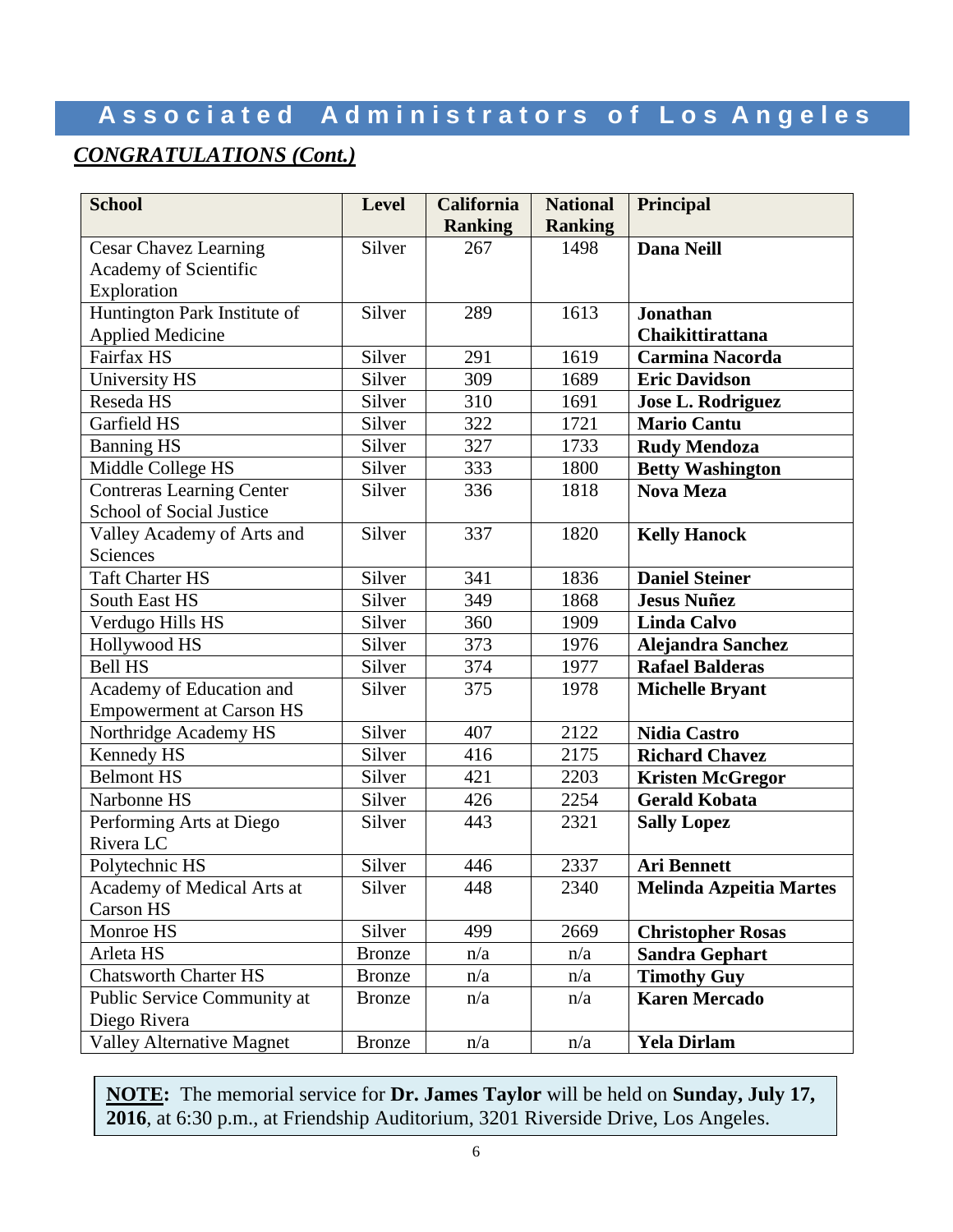#### **FRIENDS OF AALA THANKS ITS GENEROUS 2016 DONORS!**

The Friends of AALA Board of Directors sincerely appreciates the generous corporate donors listed below that supported our scholarship program and enabled us to award twenty-five scholarships of \$2,000 each to LAUSD students.

*SILVER PARTNERS*

Houghton Mifflin Harcourt MIND Research Institute NTA Life Pearson Education Schools Federal Credit Union



*BRONZE (Plus) and BRONZE PARTNERS*

Lifetouch National School Studios (Plus) Imagine Learning PARS

#### *FRIEND OF AALA*



.

Apex Learning The Berkshire Group California Credit Union Curriculum Associates Itslearning Inc. Masters Contracting Corporation Scholastic Inc. Specialists in Long Term Care Insurance Services, Inc.

Individual donations were received from more than 330 AALA active and alumni members and friends. To find a complete list of individual donors, click [HERE.](http://www.aala.us/docs/2016/06/DONATION-LIST-2015-2016-rev2.pdf)

## **IN MEMORIAM**

**DR. VERNA DAUTERIVE―**Services for Verna will be held on Saturday, June 11, 2016, at 1:30 p.m., at Holman United Methodist Church, 3320 W. Adams Blvd., Los Angeles. Donations in her memory may be made to St. Jude Children's Research Hospital, click [HERE](https://shop.stjude.org/GiftCatalog/donation.do?cID=14262&pID=24671) or call 800.805.5856, or to the Dr. Verna Dauterive Town and Gown of USC Endowed Scholarship, 213.740.7500.

**NANCY WOLFE―**Former director of Special Education Staff Development and principal of Lull and McBride Special Education Centers. Nancy retired from the District on June 30, 1989, and passed away on April 4, 2016.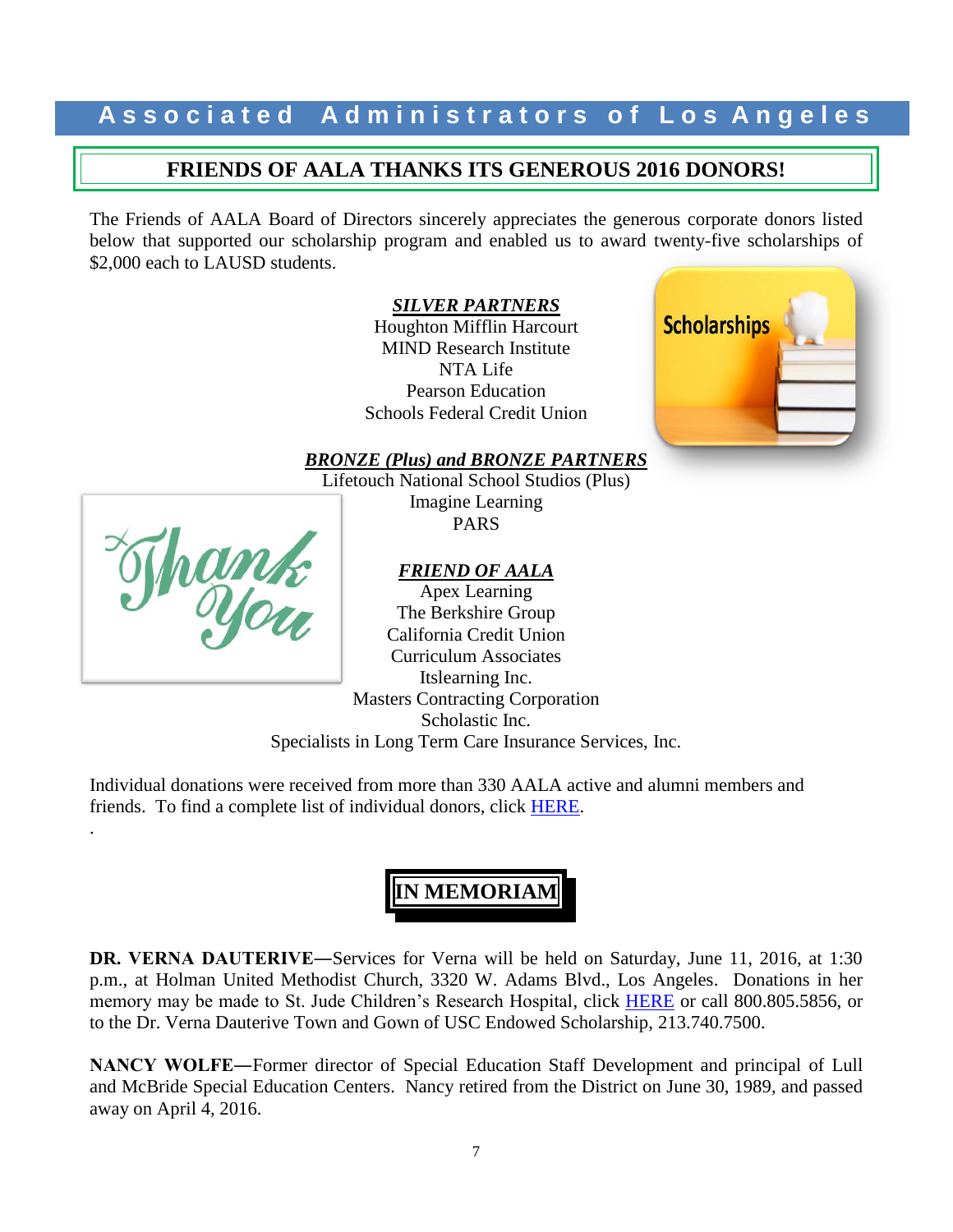## **SAVE THE DATES**

- The Superintendent's annual retirement reception will be held on Wednesday, June 15, 2016, at Cortines School of Visual and Performing Arts. All employees retiring this school year are invited to attend. More information will follow.
- A retirement celebration honoring **Evelyn Wesley**, Adams Middle School Principal, is being held on Saturday, June 25, 2016, from 12:00 p.m. – 4:00 p.m., at the DoubleTree Hotel, 21333 Hawthorne Blvd., Torrance. Tickets are \$50 per person and to RSVP, or for more information, please contact **Martha Bustos** at 213.745.3719.

| <b>EVENT</b>                                  | <b>DATE</b>             | <b>CONTACT</b>                             |  |
|-----------------------------------------------|-------------------------|--------------------------------------------|--|
| <b>JUNE IS NATIONAL LGBT AWARENESS MONTH</b>  |                         |                                            |  |
| <b>Last Day of Instruction</b>                | June 10, 2016           |                                            |  |
| <b>Retirement Brunch for Jose L.</b>          | June 12, 2016           | <b>Melanie Welsh, 818.758.3600</b>         |  |
| Rodriguez at Orange Grove Bistro,             | 11:30 a.m. $-3:00$ p.m. |                                            |  |
| <b>CSUN</b>                                   |                         |                                            |  |
| <b>LD Northeast Superintendent</b>            | June 11, 2016           | 213.241.6766 or                            |  |
| <b>Selection Public Forum at Pacoima</b>      | 10:30 a.m. $-12:30$     | communications@lausd.net                   |  |
| Middle School                                 | p.m.                    |                                            |  |
| <b>LD Northeast Superintendent</b>            | June 13, 2016           | 213.241.6766 or                            |  |
| <b>Selection Public Forum at Van Nuys</b>     | 6:00 p.m. $-8:00$ p.m.  | communications@lausd.net                   |  |
| <b>High School</b>                            |                         |                                            |  |
| <b>Pupil Free Day</b>                         | June 13, 2016           |                                            |  |
| <b>FLAG</b>                                   | June 14, 2016           | The Continental Congress adopted the       |  |
| <b>DAY</b>                                    |                         | stars and stripes as the nation's official |  |
|                                               |                         | flag on June 14, 1777.                     |  |
|                                               |                         |                                            |  |
| <b>Summer Principal Institute at CSULA</b>    | June $14 - 15$ , 2016   | plld@lausd.net or 213.241.3444             |  |
| for Elementary & Early Ed.                    |                         |                                            |  |
| <b>Superintendent's Annual Retirement</b>     | June 15, 2016           |                                            |  |
| <b>Reception</b> at Cortines School of Visual |                         |                                            |  |
| and Performing Arts                           |                         |                                            |  |
| <b>Summer Principal Institute at CSULA</b>    | June $16 - 17$ , 2016   | plld@lausd.net or 213.241.3444             |  |
| for Secondary & Adult Ed.                     |                         |                                            |  |
| <b>ACSA-R Luncheon at Taix Restaurant</b>     | June 16, 2016           | <b>Mike Perez,</b>                         |  |
|                                               | $11:30$ a.m.            | mpez21@sbcglobal.net                       |  |
| <b>SEPO Meeting at Beaudry Building</b>       | June 16, 2016           | Christina Cisneros, 213.749.8310 or        |  |
|                                               | 1:30 p.m. $-4:30$ p.m.  | cmc0506@lausd.net                          |  |
| <b>Retirement Dinner for Kenneth H.</b>       | June 16, 2016           | <b>Eunice Mukasa</b> , 818.898.7606        |  |
| Lee at The Vineyards, Simi Valley             | 6:00 p.m. $-9:00$ p.m.  |                                            |  |
| <b>Retirement Celebration for Lynn</b>        | June 17, 2016           | <b>Rosie or Guille, 323.666.7162</b>       |  |
| <b>Andrews</b> at Luminarias Restaurant       | 1:30 p.m. $-5:30$ p.m.  |                                            |  |

## **CALENDAR**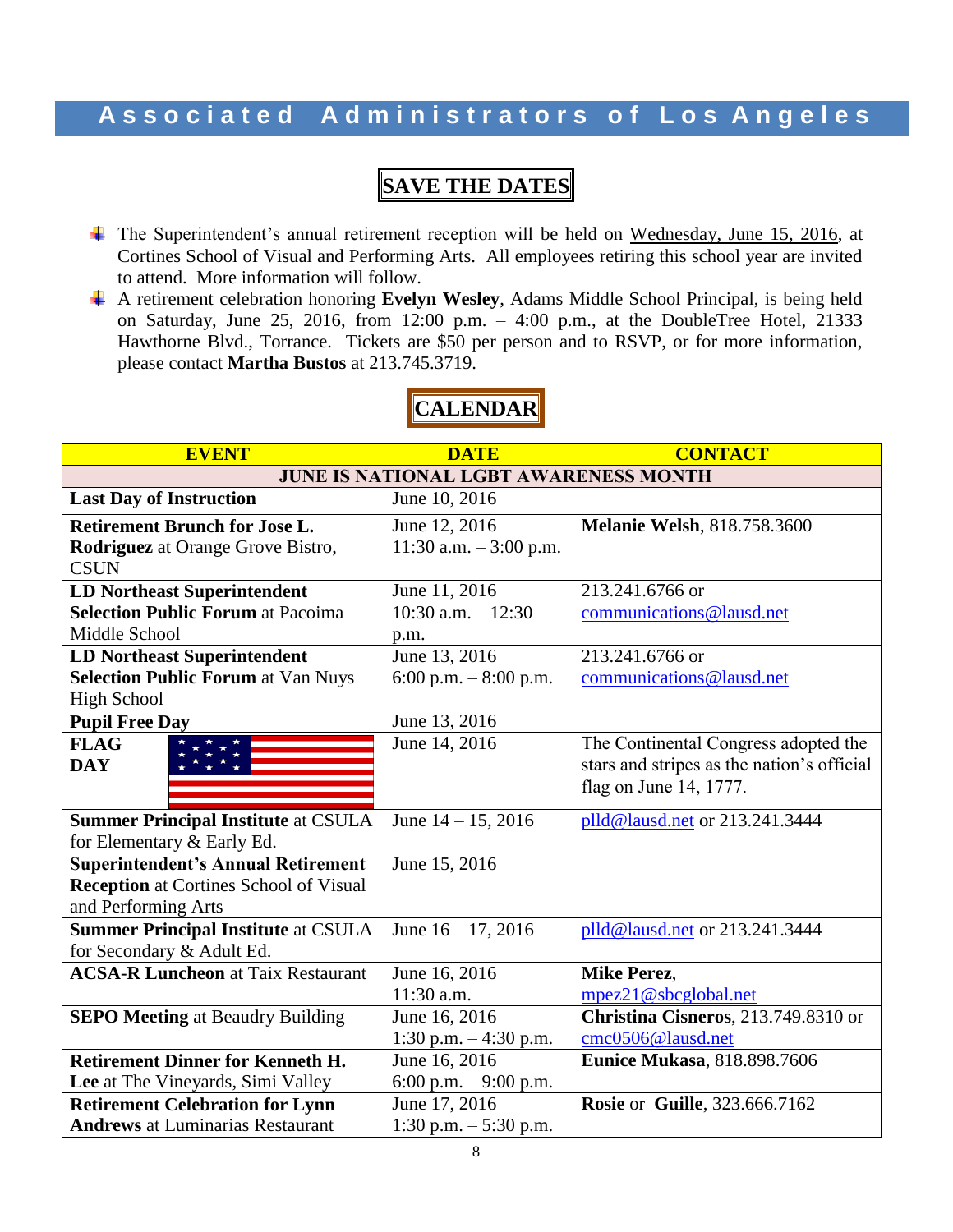## **A s s o c i a t e d A d m i n i s t r a t o r s o f L o s A n g e l e s**

| <b>B</b> Basis Ends                                                     | June 20, 2016             |                                       |
|-------------------------------------------------------------------------|---------------------------|---------------------------------------|
| <b>EVENT</b>                                                            | <b>DATE</b>               | <b>CONTACT</b>                        |
| <b>Extended Learning Opportunity</b>                                    | June 21, 2016             |                                       |
| <b>Summer School/CORE Waiver Elem</b>                                   |                           |                                       |
| & MS Begins                                                             |                           |                                       |
| <b>Becoming an Autonomous School at</b>                                 | June 21, 2016             | <b>Andrea Canty</b> , 213.241.8700 or |
| <b>UTLA Building</b>                                                    | 9:00 a.m. $-11:30$ a.m.   | looc@lausd.net                        |
| Walkthrough of the RFP at UTLA                                          | June 21, 2016             | <b>Andrea Canty</b> , 213.241.8700 or |
| <b>Building</b>                                                         | $12:30$ p.m. $-3:00$ p.m. | looc@lausd.net                        |
| <b>MSPO End-of-Year Meeting and</b>                                     | June 24, 2016             | Dr. Deborah Wiltz, 818.394.4300 or    |
| Luncheon at Maggiano's                                                  | 7:30 a.m. $-12:00$ p.m.   | dwiltz@lausd.net                      |
| <b>Retirement Celebration for Jan Davis</b>                             | June 25, 2016             | Marc Paez, mpaez2@lausd.net or        |
| at Culver City Courtyard Marriott                                       | 11:00 a.m. $- 2:30$ p.m.  | 310.914.2160                          |
| <b>Retirement Celebration for Evelyn</b>                                | June 25, 2016             | <b>Martha Bustos</b> , 213.745.3719   |
| <b>Wesley</b> at Torrance DoubleTree                                    | $12:00$ p.m. $-4:00$ p.m. |                                       |
| <b>High School Summer Session and</b>                                   | June 27, 2016             | 213.241.7900                          |
| <b>ESY Begins</b>                                                       |                           |                                       |
| <b>E</b> Basis Ends                                                     | June 28, 2016             |                                       |
| <b>Retirement Party for Cindy Paulos at</b>                             | June 30, 2016             | Andrea Doran, aferjo@gmail.com or     |
| 6008 Damask Ave., Los Angeles                                           | 6:00 p.m. $-9:00$ p.m.    | 310.876.9848                          |
| <b>JULY IS NATIONAL PARKS AND RECREATION AND FIREWORKS SAFETY MONTH</b> |                           |                                       |
| <b>Independence Day</b>                                                 | July 4, 2016              |                                       |
| <b>Extended Learning Opportunity</b>                                    | July 15, 2016             |                                       |
| <b>Summer School/CORE Waiver Elem</b>                                   |                           |                                       |
| & MS Ends                                                               |                           |                                       |
| <b>CalPERS Benefits Education Event at</b>                              | July 15 - 16, 2016        | <b>Click HERE</b>                     |
| L.A. Hotel Downtown, 333 S. Figueroa,                                   |                           |                                       |
| Los Angeles                                                             |                           |                                       |
| <b>Memorial for Dr. James Taylor at</b>                                 | July 17, 2016             |                                       |
|                                                                         | 6:30 p.m.                 |                                       |
| <b>ESY Ends</b>                                                         | July 22, 2016             |                                       |

#### **LAUSD IS HIRING SPECIAL EDUCATION TEACHERS FOR THE 2016-2017 SCHOOL YEAR!**

**Do you know potential teachers who may be interested in earning a TUITION-FREE Education Specialist Instruction Credential?**

**Opportunities are available through LAUSD's District Intern & Credentialed Educators Now Teaching Special Education (CENTSE) programs for credentialed general education teachers and teachers who do not yet hold a credential.** 

**Please encourage anyone interested to contact Dr. Bryan Johnson at** 

**213.241.5581 or visit the website,**

<http://achieve.lausd.net/districtinternprogram>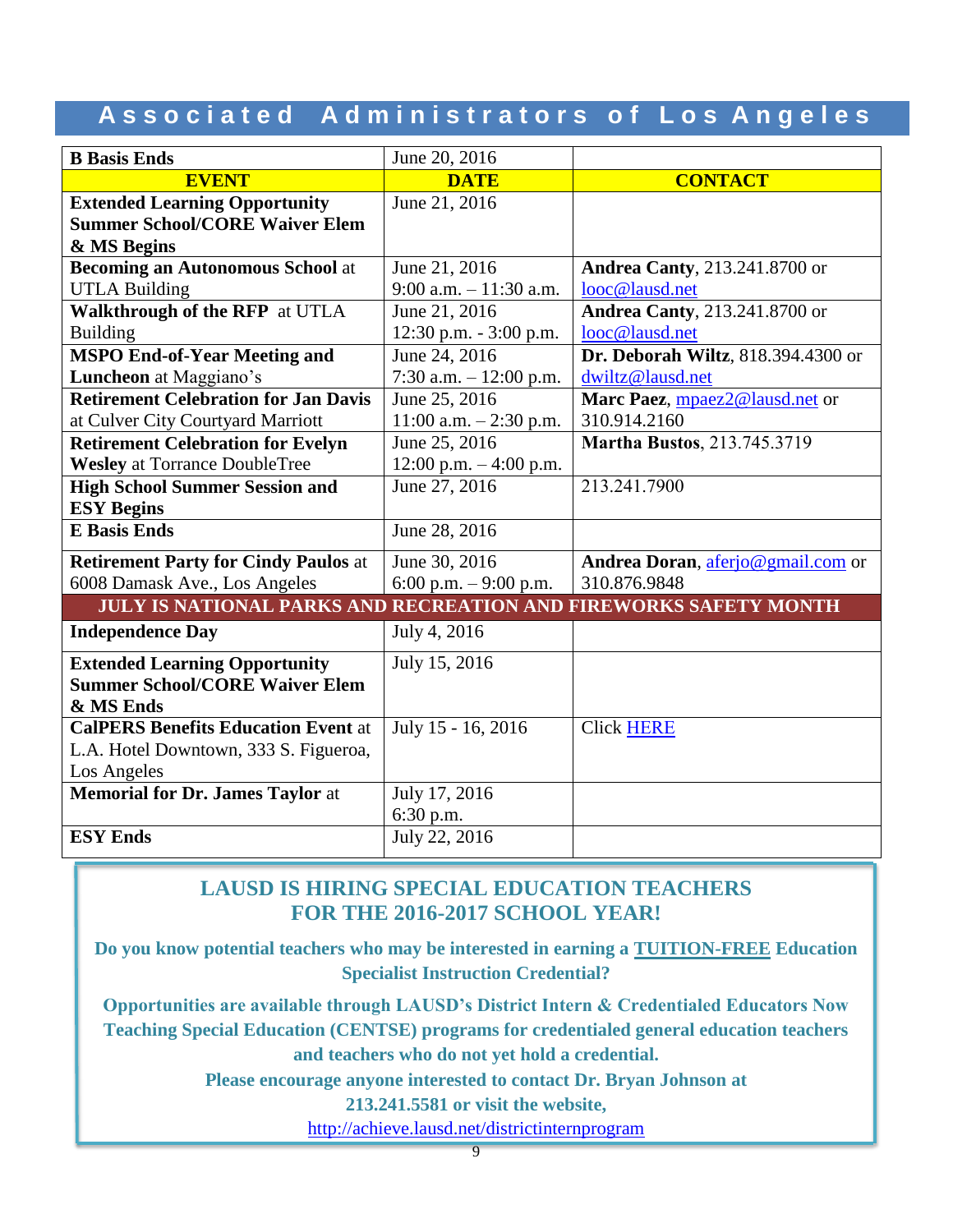

Inner-City Arts and the Center for Collaborative Education are excited to announce the second year of an innovative professional development program for elementary administrators in LAUSD East, South, Central and adjacent neighborhoods.



#### The *Education, Arts and Social-Emotional Learning (EASEL) Program*

seeks administrators interested in learning how to bridge arts instruction with other core content areas through a lens of social-emotional learning and brain-based research.

Participants will experience 40-hours of engaging professional development over a one-year period that:

- **Bridges** the arts and Common Core State Standards, culturally relevant pedagogy and English Language Learner strategies;
- **Creates** safe school and classroom environments that foster creativity and innovation;
- **Fosters** a 21<sup>st</sup> century learning environment where collaboration, critical-thinking, communication, and creativity are emphasized to ensure that our low-income and minority students have greater equitable access to college and career readiness.

Funding for this unique professional development opportunity is provided through the generous support of the *California Community Foundation*. This supports registration and materials fees, a \$500 stipend, and professional development tools for participants to utilize at their school sites.

*"EASEL is a wonderful opportunity to share with colleagues how we incorporate the Arts into our curriculum. Jan Kirsch and her staff provide a welcoming, safe environment to explore activities that open us up to new ideas to try*  with our teachers and for our teaches to share with their students. I highly recommend this program to all *administrators!"* Deborah Henry, Principal – Olympic Primary Center (2015-16 EASEL Graduate)

*Please join us to learn about the possibilities for your school!*

**INFORMATION SESSION at the beautiful Inner-City Arts campus:**

> **Thursday, June 16, 2016 4:30-6:00 pm**

720 Kohler Street, LA 90021 213/627-9621 ext. 113 www.inner-cityarts.org **FREE PARKING IS AVAILABLE ACROSS FROM THE KOHLER STREET ENTRANCE**

*To register for the Information Session, please click here:* **[EASEL Info Session RSVP](http://goo.gl/forms/RRwbp84PuMyOupMG3)**

*"I wholeheartedly believe in educating the whole child. Through EASEL, I have had the opportunity to work on and actively practice this core belief. Through my own professional development and the subsequent PD I provided back at the site, my teachers are now looking at the arts though a different lens and incorporating nonjudgmental feedback that gets at the core of what the students actually need."* 

Robin Polito-Shuffer, Principal – Hooper Elementary (2015-16 EASEL Graduate)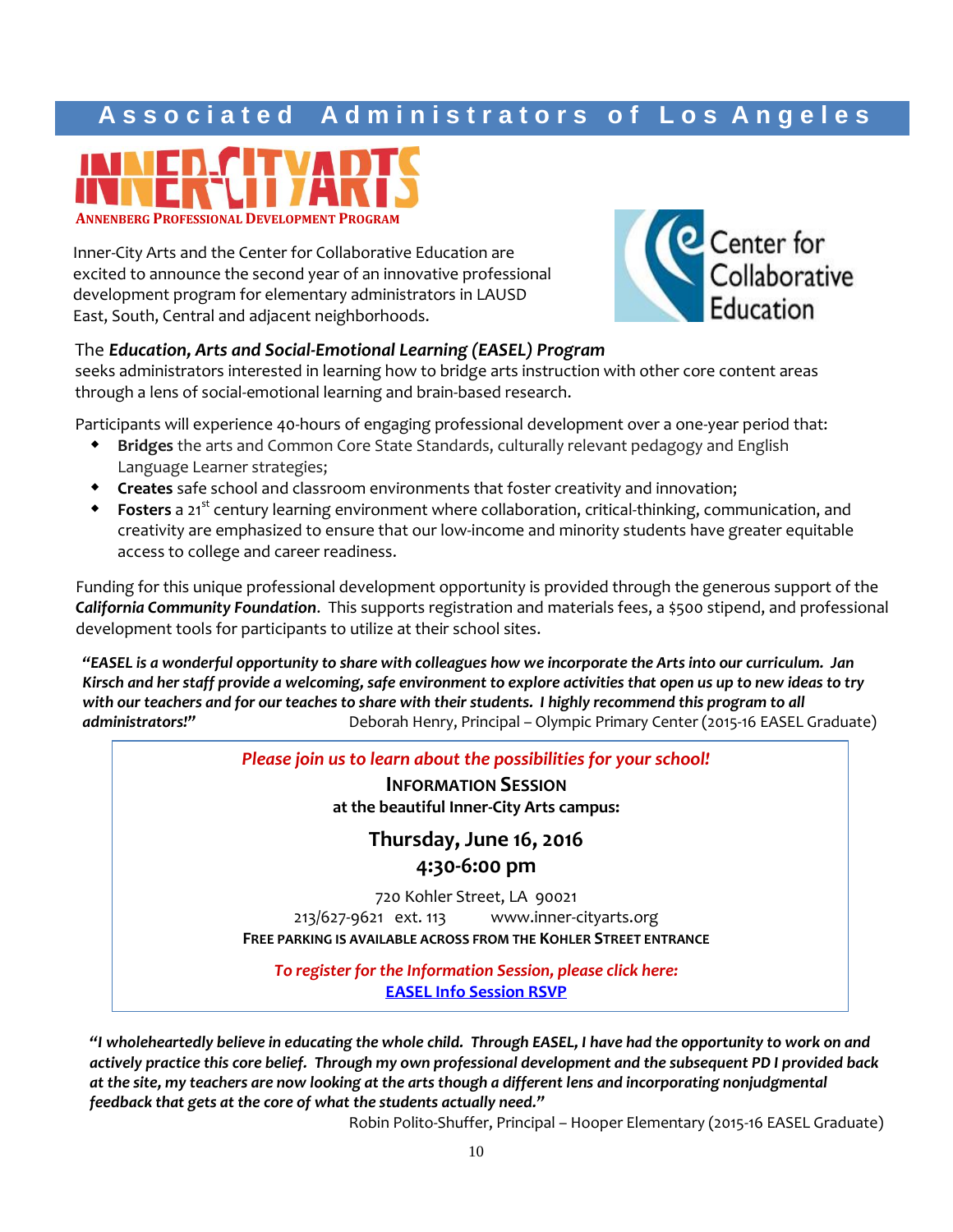## **ADMINISTRATIVE CREDENTIAL & MA DEGREE AT CSUN**

*The CSUN program provided me with a strong foundation and the skills to work as a successful administrator. I was able to immediately use what I learned from the ELPS program as an assistant principal and especially now as a principal. The program was also an excellent launching point for the Doctoral program I completed. Overall, the ELPS program was a great opportunity for my advancement in the field of education.* 

~ **Dr. Steve Martinez**, LAUSD Principal

Find someone with leadership potential to "tap on the shoulder!" Identify someone to join the next generation of leadership in our schools. New LAUSD cohorts will be starting in August 2016 in the California State University Northridge (CSUN) Tier I Preliminary Administrative Credential and Master's Degree Program in Educational Administration. More information, including locations, as well as, whom to contact can be found by clicking [HERE](http://www.aala.us/docs/2016/04/CSUN-flyer-3.pdf).



**MICHAEL D. EISNER COLLEGE OF EDUCATION** 

## **POSITIONS AVAILABLE**

*Note to Applicants: Please be advised that you are responsible for making sure all the District requirements have been met. Do not contact AALA for information regarding positions; for detailed requirements for positions and employment updates use the contact phone number provided in the announcement or visit the District website at* [http://www.lausdjobs.org](http://www.lausdjobs.org/) *(classified) or* <http://achieve.lausd.net/Page/1125> *(certificated). Employees who change basis during the school year may not earn a full year of service credit and annualized employees who change their basis during the year may sustain an annualized settlement.*

#### **CERTIFICATED, SCHOOL-BASED**

#### *PRINCIPAL, ELEMENTARY*

ł

**San Miguel Elementary and Magnet School, Local District East, MST 43G, E Basis.** For more information and application procedures, please click on [School-Based](http://achieve.lausd.net/Page/3505) Vacancie[s](http://achieve.lausd.net/Page/3505) or contact **Alison**  Towery, Director, at 323.224.3100 or **alison.towery@lausd.net**. Application deadline is 5:00 p.m., Monday, June 20, 2016.

#### *PRINCIPAL, ELEMENTARY*

**Walnut Park Elementary School, Local District East, MST 43G, E Basis.** For more information and application procedures, please click on [School-Based](http://achieve.lausd.net/Page/3505) Vacancie[s](http://achieve.lausd.net/Page/3505) or contact **Alison Towery**, Director, at 323.224.3100 or [alison.towery@lausd.net.](mailto:alison.towery@lausd.net) Application deadline is 5:00 p.m., Friday, June 17, 2016.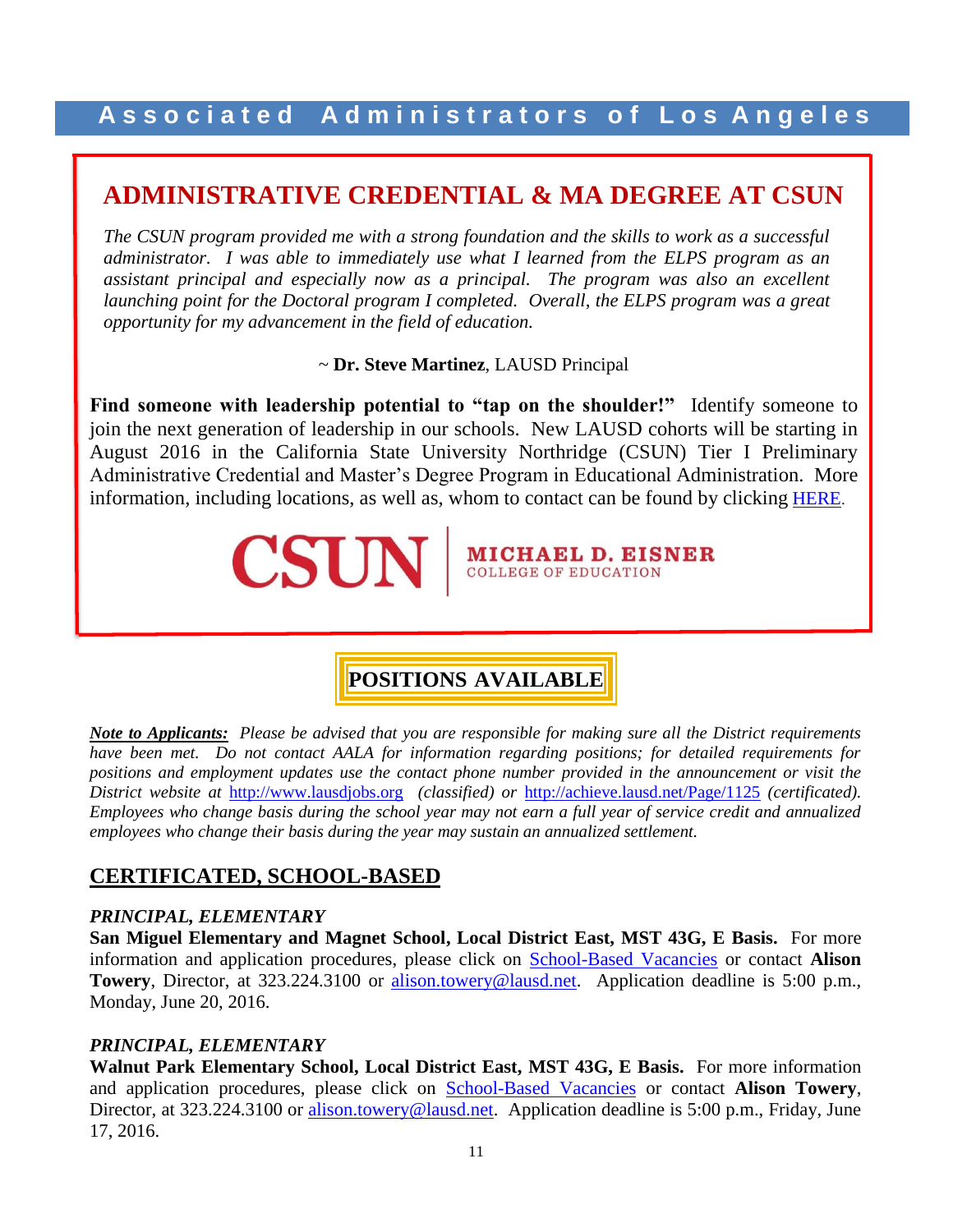#### **CERTIFICATED, SCHOOL-BASED**

#### *PRINCIPAL, ELEMENTARY*

**Panorama City Elementary School, Local District Northwest, MST 41G, E Basis.** For more information and application procedures, please click on [School-Based](http://achieve.lausd.net/Page/3505) Vacancie[s](http://achieve.lausd.net/Page/3505) or contact **Eva N. Garcia**, Director, at 818.654.3600. Application deadline is 5:00 p.m., Friday, June 17, 2016.

#### *PRINCIPAL, ELEMENTARY*

**RFK Ambassador School – Global Education (ASGE), Local District Central, MST 41G, E Ba[s](http://achieve.lausd.net/Page/3505)is.** For more information and application procedures, please click on **[School-Based](http://achieve.lausd.net/Page/3505) Vacancies** or contact **Julie Gonzalez**, Director, at 213.241.0194 or [julie.gonzalez@lausd.net.](mailto:julie.gonzalez@lausd.net) Application deadline is 5:00 p.m., Thursday, June 23, 2016.

#### *PRINCIPAL, ELEMENTARY*

**Superior Elementary School, Local District Northwest, MST 41G, E Basis.** For more information and application procedures, please click on [School-Based](http://achieve.lausd.net/Page/3505) Vacancie[s](http://achieve.lausd.net/Page/3505) or contact **Cara Schneider**, Director, at 818.654.3600. Application deadline is 5:00 p.m., Monday, June 20, 2016.

#### *PRINCIPAL, ELEMENTARY*

**Figueroa Street Elementary School, Partnership for Los Angeles Schools, MST 41G, A Basis.**  For more information and application procedures, please click on [School-Based](http://achieve.lausd.net/Page/3505) Vacancie[s](http://achieve.lausd.net/Page/3505) or contact **Claire Brown**, Director of Talent Management, at [Claire.Brown@partnershipla.org.](mailto:Claire.Brown@partnershipla.org) Application deadline is 5:00 p.m., Tuesday, June 21, 2016.

#### **CERTIFICATED, NON-SCHOOL-BASED**

#### *COORDINATOR, K-12 COUNSELING*

**Local District South, MST 42G, Temporary Adviser, A Basis.** For more information and application procedures, please click on [Non-School-Based](http://achieve.lausd.net/Page/3501) Vacancies or contact **Susana Romo** at [susana.romo@lausd.net.](mailto:susana.romo@lausd.net) Application deadline is 5:00 p.m., Monday, June 20, 2016.

#### *COORDINATOR, INTERVENTION*

**School Operations, Office of Educational Services, MST 40G, Temporary Adviser, A Basis.** For more information and application procedures, please click on [Non-School-Based](http://achieve.lausd.net/Page/3501) Vacancies or contact **Olga Padilla** at 213.241.5337. Application deadline is 5:00 p.m., Friday, June 17, 2016.

| <b>CERTIFICATED POSITIONS</b> | <b>LOCATION</b>           | <b>CONTACT</b>         | <b>DEADLINE</b> |
|-------------------------------|---------------------------|------------------------|-----------------|
| PRINCIPAL, SECONDARY          | Arleta HS, Local          | Veronica Arreguin,     | $5:00$ p.m.     |
| MST 46G, E Basis              | <b>District Northeast</b> | Director, 818.252.5400 | Friday          |
|                               |                           |                        | June 10, 2016   |
| SMALL SCHOOL PRINCIPAL,       | Augustus F.               | <b>LaVerne Brunt,</b>  | $5:00$ p.m.     |
| <b>SECONDARY</b>              | <b>Hawkins Critical</b>   | Director, 310.914.2100 | Friday          |
| MST 44G, E Basis              | Design and Gaming         |                        | June 10, 2016   |
|                               | School, Local             |                        |                 |
|                               | <b>District West</b>      |                        |                 |

#### **PREVIOUSLY ANNOUNCED POSITIONS**